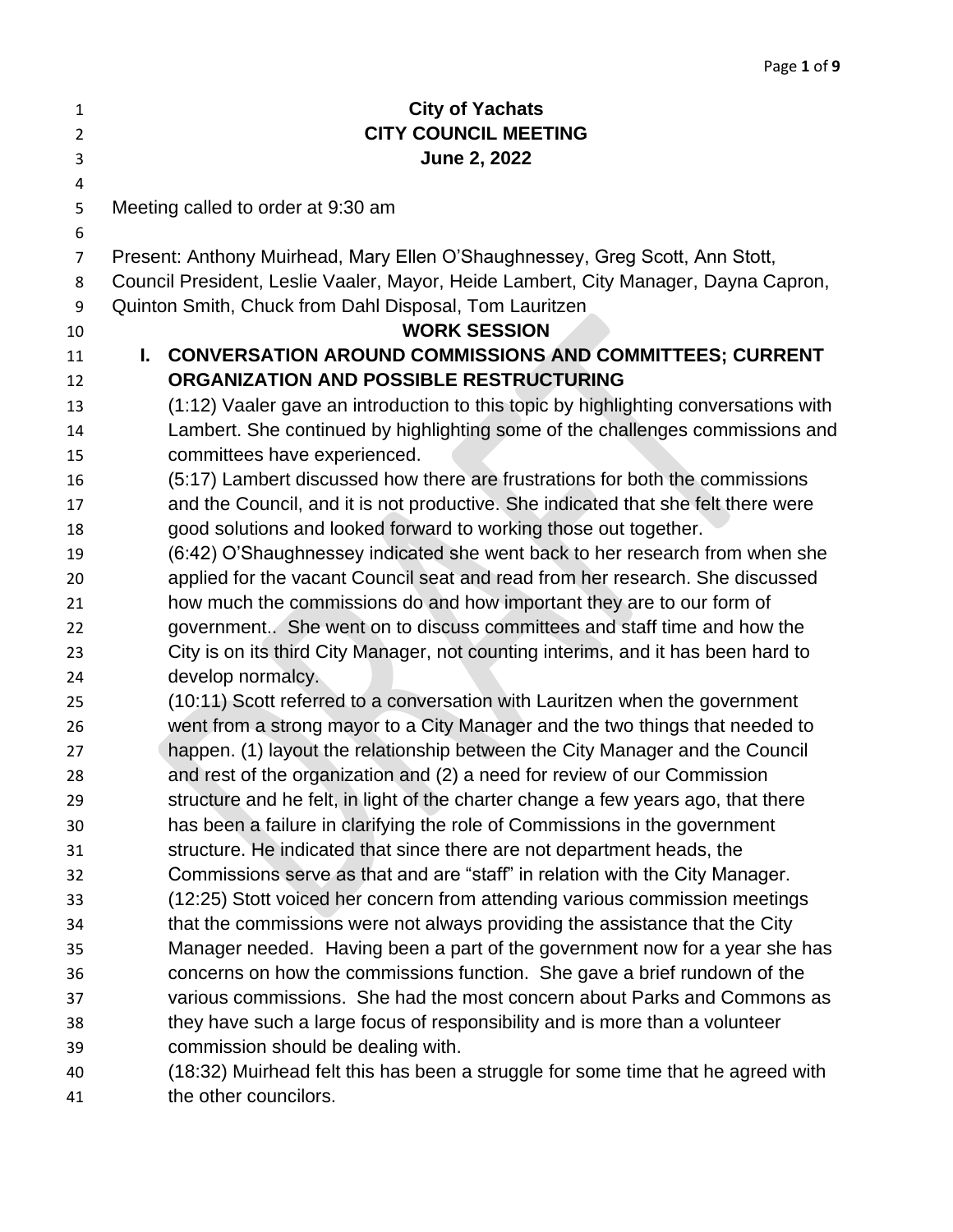(19:24) Vaaler felt everyone had made good points. She felt it was important to provide the necessary training and support to all commissioners to enable them to be successful. Her concern with the Library Commission is that they meet quarterly, and they need to be careful to follow state meeting laws. She felt that Public Works and Streets were doing a good job but felt the requirements for Parks and Commons were far-reaching, the Commons, the trails, the Little Log Church (which has requested to be removed from the purview of Parks and Commons). She spoke of a conversation with Karl Fredrickson (Christiansen?) and got some history about the LLC going back and forth between Parks and Commons and the Council. She questioned that as a 501C(3) if the LLC should be part of the government structure. She felt that the Trails Committee is more of a work group and didn't need to come under a commission, however they also sometimes advise on projects, and she thought perhaps that could be brought directly to the City Manager so as not to ignore public meeting law (27:00) Lambert indicated she knew Parks and Commons has struggled in the past especially after the Friends of the Commons dissolved and then Covid hit and that hit this Commission the hardest. During Covid they met and made plans and have been ready to go and haven't been able to proceed. They currently have three big projects going on and it is taking a lot of administration time and they are not getting what they need, like grant writing, to make the projects happen. She highlighted how her days go and advised sometimes she doesn't get back to people right away and she doesn't want them to think she doesn't value their time and ideas. Her priorities are safe drinking water, safe streets and wastewater and having a working, functioning City Hall and she is not quite there yet. She wants to be able to honor their work, but they are acting faster than she can keep up with. (32:38) Vaaler asked if a short-term or long-term restructuring needs to be done.

- (33:24) Lambert said she really doesn't have an answer to that and is reaching out to the community. She doesn't want to have to tell a commission to slow down or wait when they've been paused for the last two years.
- (33:50) Stott suggested that the Parks and Commons needs to be restructured and that we need to look at the structures and then the volunteers. She went on to discuss how she thought the restructuring should take place by the City
- Manager being responsible for the facilities and not the Commission.
- (37:36) Scott felt the need for Council to focus on the process side of this issue and that it is inefficient to attempt to redesign the commission structure. He felt that the City Manager is responsible to recommend to Council what will work best so she can provide to Council a thoughtful consideration of the issues, options, and a recommendation for them to consider.
- (39:48) Muirhead felt there are two issues the first being a commission's request
- for council, which has been addressed by developing a request form. Secondly, a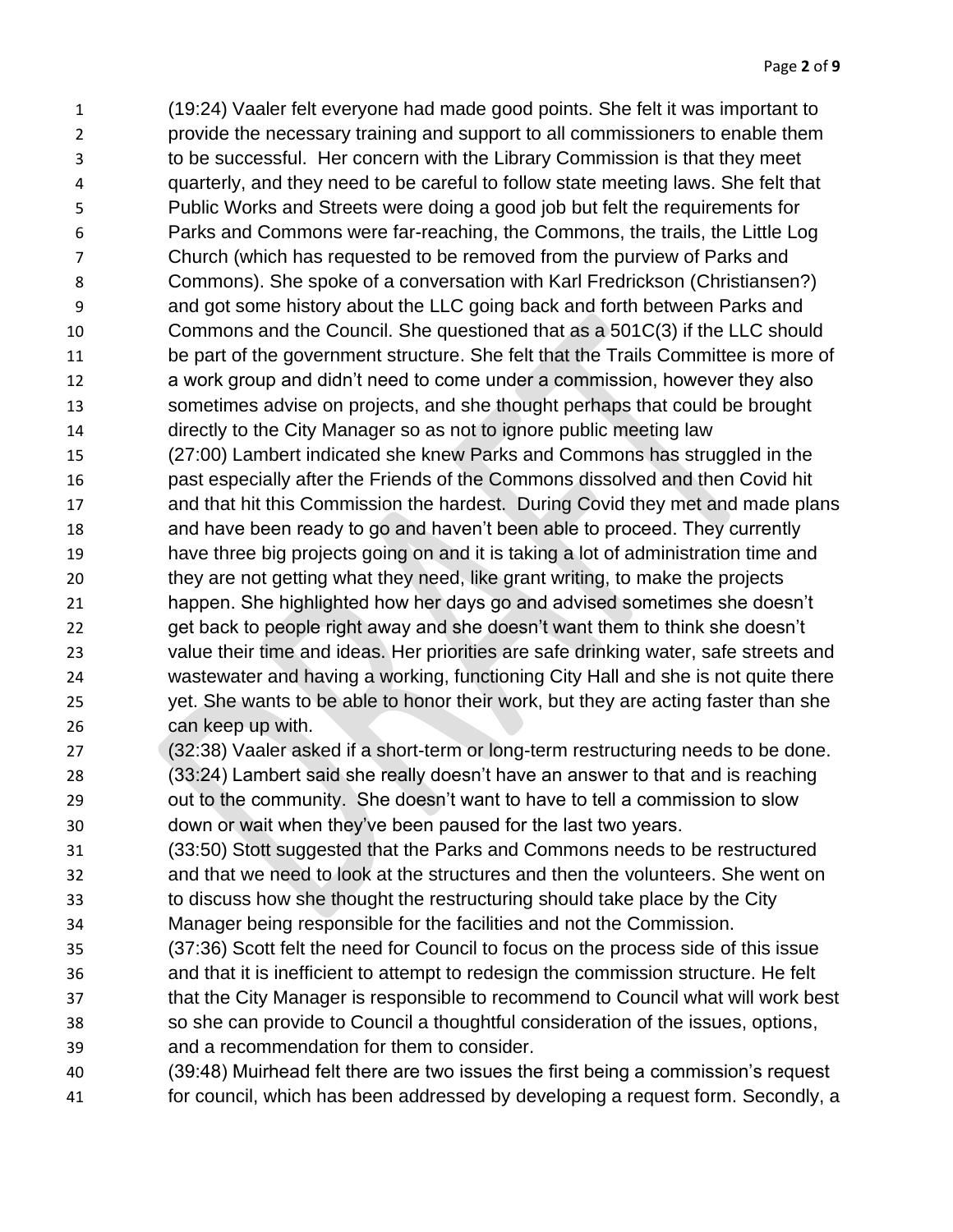- commission, and the council, needs to understand and agree to a commission's charge. He feels communication is the biggest issue.
- (43:50) Vaaler referred to Section 2.08.040 of the Municipal Code "Powers and
- Duties". The last line of Section A states: "All authority of the commissions shall be derived from the City Council." She felt the Council is responsible for working with the City Manager on how the commissions operate. She went on to discuss the charge. She referred to the responsibilities listed in the Municipal Code and then advised there is a Commons Manual which discusses what their duties and work is. She went on to say that while Lambert still isn't at a place to devote all the time she would like with the Commissions, the one thing she (Vaaler) is
- hearing is that Parks and Commons needs restructuring.
- (47:00) Scott indicated that while something needs to be approved by council, it does not have to originate with Council. He reiterated that he felt it was Lambert's place to inform the Council what will work best for her. He furthered stated this is not the right forum, it is inefficient, and Council does not have all the information. (47:55) Vaaler countered that Lambert felt it would be helpful to have the input of the Council. She is concerned in the short term how with the structure now in
- place the City Manager is overburdened while respecting the time and effort of volunteers on Commissions.
- (50:06) Scott agreed with Vaaler and thought the Council President, who is also the representative to Parks and Commons, get together with the City Manager and do some of the leg work and come back with a proposal.
- (50:54) O'Shaughnessey expressed concern about restructuring Parks and Commons and putting this on the City Manager's agenda. She feels it is not right to throw this at Lambert to make a decision that might upset a lot of people. She suggested that two members of Parks and Commons and two Council members 27 to sit down and have discussion.
- (53:56) Stott agreed with O'Shaughnessey, but this is about what will work best for the City Manager so it would be up to her if she wanted to be involved in the conversation or just get a report after.
- (54:55) Lambert discussed her frustrations and went on to discuss the powers and duties of the Parks and Commons Commission. She hired a part-time
- Facilities Coordinator to get the "Commons out of bed" so to speak but she is not
- a facilities manager. Lambert said she did include a Facilities Manager position in the budget. She would like to part of the conversation between the councilors
- and Commissioners because she wants them to understand that she does
- support their work. In the powers and duties, it talks about a facilities manager
- things have changed due to Covid. Parks and Commons does not manage the
- facilities manager and the frustration comes from the flow of communication. She
- continued by stating that these issues also pertain to other commissions and
- volunteers who want to become committees. There are questions as to who gets
- to be a committee, how long does the committee last? These are all things that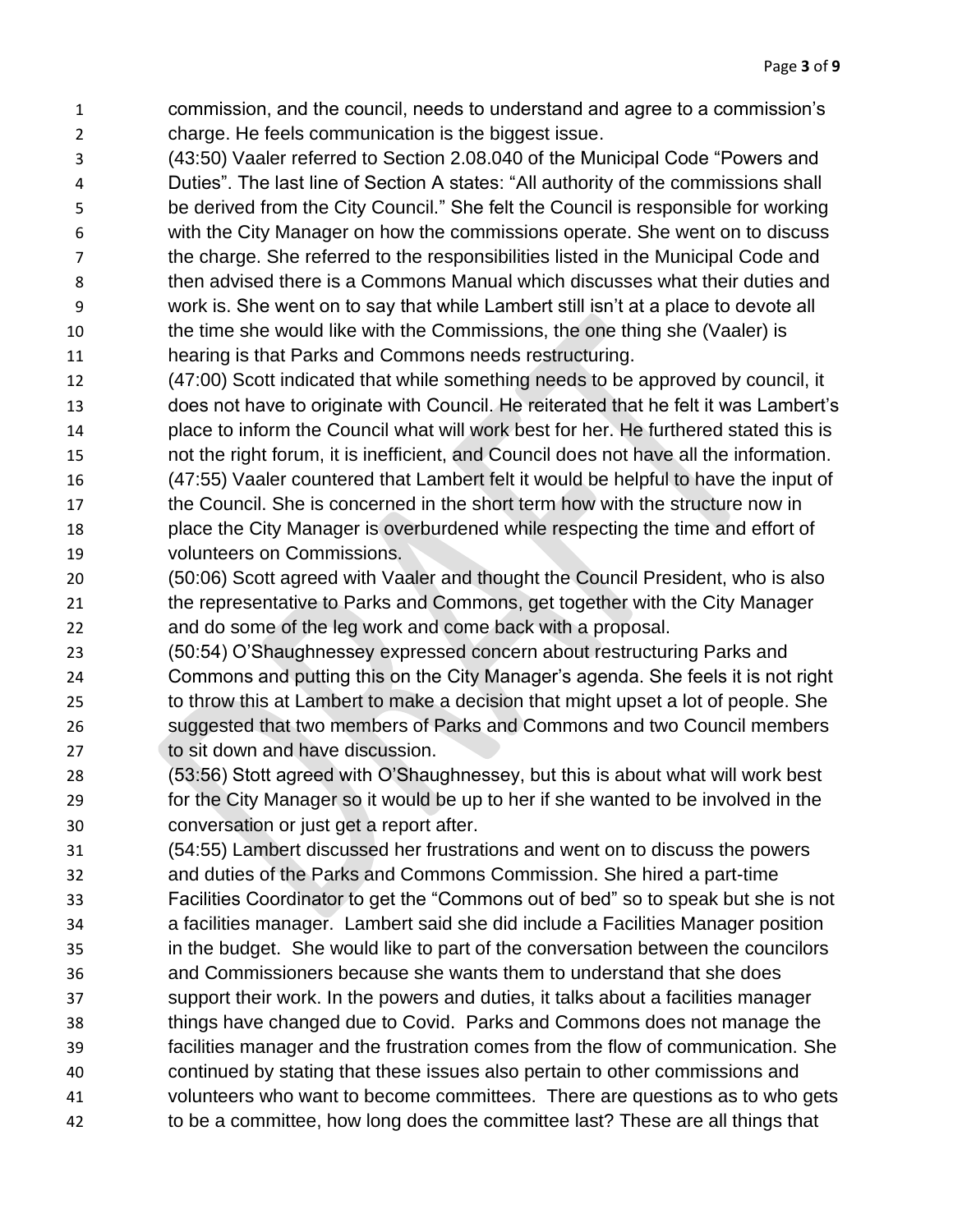| $\mathbf{1}$ |                                                                                  | need to be addressed. Lambert felt that the process for commissioners is not   |  |  |
|--------------|----------------------------------------------------------------------------------|--------------------------------------------------------------------------------|--|--|
| 2            | being followed. Her experience is that a person applies to be a volunteer, is    |                                                                                |  |  |
| 3            | interviewed, trained/given orientation and then placed on the commission that is |                                                                                |  |  |
| 4            | the best fit.                                                                    |                                                                                |  |  |
| 5            | (1:00:10) Vaaler suggested that an advisory group to advise the City Manager.    |                                                                                |  |  |
| 6            | She decides when it is suitable to meet with them and she is under no obligation |                                                                                |  |  |
| 7            | to pass on the recommendation of the group unchanged and referred to the         |                                                                                |  |  |
| 8            | Attorney General's article about public meeting laws. Discussion continued.      |                                                                                |  |  |
| 9            |                                                                                  | Vaaler closed the Work Session and moved onto the Regular Meeting at 10:37 am. |  |  |
| 10           |                                                                                  |                                                                                |  |  |
| 11           |                                                                                  | REGULAR MEETING AND SUPPLEMENTAL BUDGET HEARING                                |  |  |
| 12           |                                                                                  |                                                                                |  |  |
| 13           | L.                                                                               | ANNOUNCEMENTS, CORRESPONDENCE PROCLAMATIONS                                    |  |  |
| 14           |                                                                                  | (1:07:13) Vaaler reminded everyone of the Emergency Preparedness Fair on       |  |  |
| 15           |                                                                                  | June 5 <sup>th</sup> .                                                         |  |  |
| 16           | Ш.                                                                               | <b>PUBLIC COMMENT</b>                                                          |  |  |
| 17           |                                                                                  | None.                                                                          |  |  |
| 18           | Ш.                                                                               | <b>NEW BUSINESS</b>                                                            |  |  |
| 19           |                                                                                  | A. Discuss Dahl Rates                                                          |  |  |
| 20           |                                                                                  | (1:08:47) Chuck from Dahl indicated to Council that they (Dahl) are            |  |  |
| 21           |                                                                                  | looking for a 6% increase in their rates it has been two years since any       |  |  |
| 22           |                                                                                  | increases. State law allows an annual CPI increase and there was no            |  |  |
| 23           |                                                                                  | increase last year. He indicated that the money they put aside for             |  |  |
| 24           |                                                                                  | donations like sports, they used to buy bread and deliver to all the food      |  |  |
| 25           |                                                                                  | banks in their service areas.                                                  |  |  |
| 26           |                                                                                  | (1:10:15) Vaaler thanked Dahl for not asking for an increase last year         |  |  |
| 27           |                                                                                  | during the pandemic.                                                           |  |  |
| 28           |                                                                                  | (1:11:23) Chuck spoke about JUNO - Dahl takes solid waste to Coffin            |  |  |
| 29           |                                                                                  | Butte which is filling up and is looking for expansion. JUNO is a waste        |  |  |
| 30           |                                                                                  | diversion and resource recovery technology by Georgia Pacific. Chuck           |  |  |
| 31           |                                                                                  | indicated they have been using the system for about a year and have            |  |  |
| 32           |                                                                                  | recovered over 928,207 pounds of metal that would have gone into the           |  |  |
| 33           |                                                                                  | landfill. The Dahl facility is at the Toledo transfer center. Chuck then       |  |  |
| 34           |                                                                                  | explained the process of JUNO. He advised in September they are putting        |  |  |
| 35           |                                                                                  | on a "Follow the Waste" tour                                                   |  |  |
| 36           |                                                                                  | (1:17:13) Vaaler asked if this technology would increase the number of         |  |  |
| 37           |                                                                                  | things being recycled.                                                         |  |  |
| 38           |                                                                                  | (1:17:25) Chuck responded that recycling will be easier. He also indicated     |  |  |
| 39           |                                                                                  | that different countries are coming to the Oregon Coast to see this            |  |  |
| 40           |                                                                                  | groundbreaking technology. Dahl is looking for approval of the increase        |  |  |
| 41           |                                                                                  | beginning July 1 <sup>st</sup> .                                               |  |  |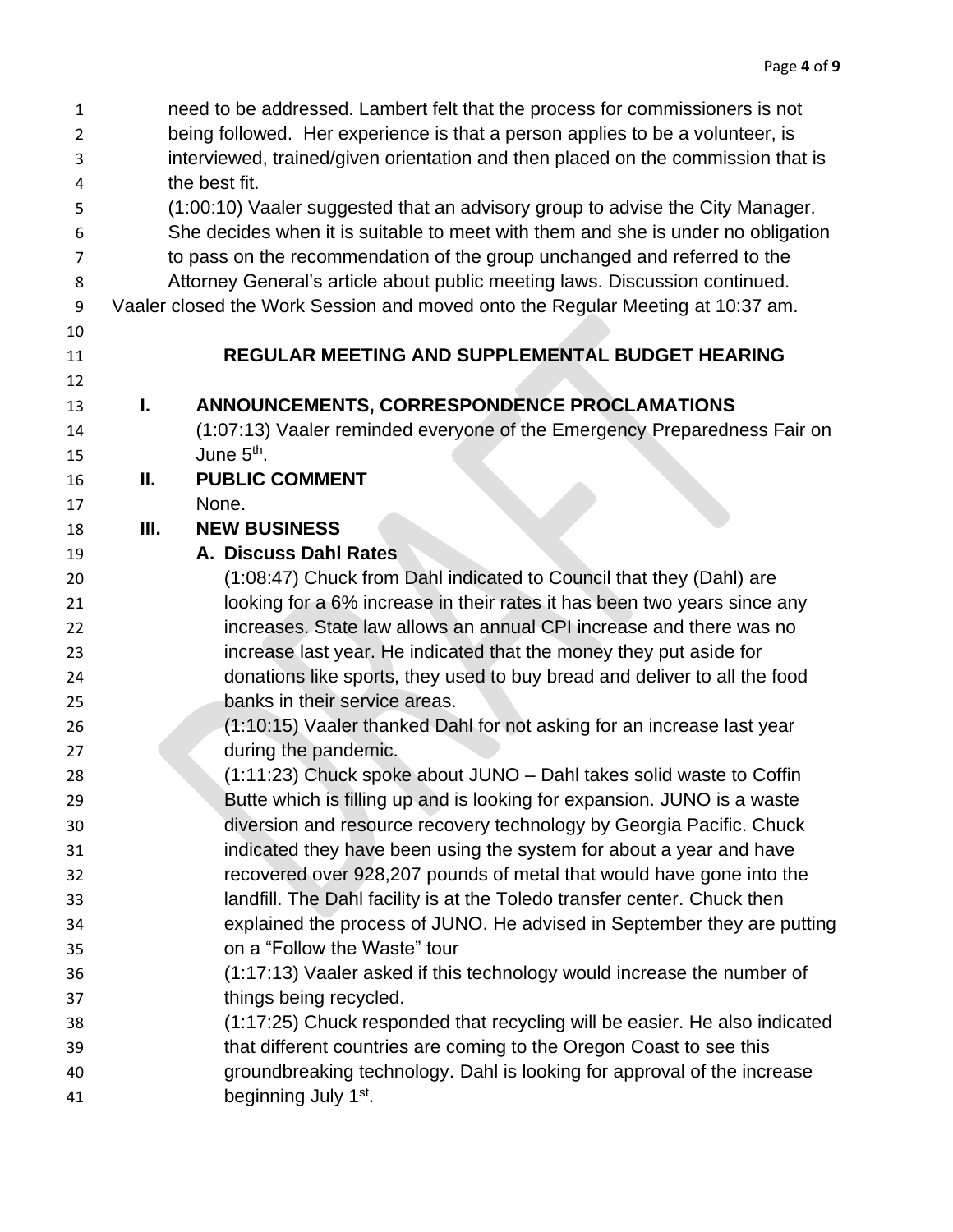| $\mathbf{1}$<br>$\overline{2}$ | (1:19:25) Vaaler made the motion to thank Dahl for not increasing their<br>rates last year and that Council approve the request for a 6% |
|--------------------------------|------------------------------------------------------------------------------------------------------------------------------------------|
| 3                              | increase beginning July 1, 2022.                                                                                                         |
| 4                              | (1:19:52) Smith of the Yachats News asked about the rate proposal and if                                                                 |
| 5                              | it was available. He felt people should be able to see their rates and know                                                              |
| 6                              | how they are going up. Lambert apologized and advised she would put it                                                                   |
| 7                              | on the website today.                                                                                                                    |
| 8                              | (1:21:09) Groth asked if there was any move to increase the type of plastic                                                              |
| 9                              | recycling. Chuck indicated there wasn't but that with JUNO the plastics                                                                  |
| 10                             | can go in the regular garbage, and they will be made into "polyballs" and                                                                |
| 11                             | used for fuel or something else.                                                                                                         |
| 12                             | Vote: Anthony Muirhead, no; Mary Ellen O'Shaughnessey, yes; Greg                                                                         |
| 13                             | Scott, yes; Ann Stott, yes; Leslie Vaaler, yes. Motion carried 4 yes, 1 no.                                                              |
| 14                             | <b>B. Planning Recommendation of Tod Davies</b>                                                                                          |
| 15                             | (1:24:39) Vaaler indicated that the Planning Commission interviewed                                                                      |
| 16                             | Davies and recommended her to fill the vacant seat on the Commission.                                                                    |
| 17                             | She then confirmed with Davies that she was a resident of Yachats and                                                                    |
| 18                             | had been for the last six (6) months. Davies advised she has lived here                                                                  |
| 19                             | for the last three (3) years.                                                                                                            |
| 20                             | (1:26:24) Scott indicated Davies application was very impressive and felt                                                                |
| 21                             | she would be an asset to the Planning Commission.                                                                                        |
| 22                             | (1:26:51) Stott just mentioned that on application the address requested                                                                 |
| 23                             | should be physical and not mailing as a PO Box doesn't really indicate                                                                   |
| 24                             | residence.                                                                                                                               |
| 25                             | (1:27:58) Scott moved for approval of Tod Davies to the Yachats                                                                          |
| 26                             | <b>Planning Commission.</b>                                                                                                              |
| 27                             | Vote: Anthony Muirhead, yes; Mary Ellen O'Shaughnessey, yes; Greg                                                                        |
| 28                             | Scott, yes; Ann Stott, yes; Leslie Vaaler, yes. Motion carried                                                                           |
| 29                             | unanimously.                                                                                                                             |
| 30                             | <b>C. Discuss Budgeted Water Rates</b>                                                                                                   |
| 31                             | (1:28:58) Vaaler mentioned how the water rates came up in the budget                                                                     |
| 32                             | meetings using an increase of 5% but setting rates fell to the Council. She                                                              |
| 33                             | read Resolution 2020-150 allows for a water rate to be set pursuant to the                                                               |
| 34                             | CPI which would be higher.                                                                                                               |
| 35                             | (1:31:24) Scott mentioned that it would be helpful to have in the meeting                                                                |
| 36                             | packet a printout showing the difference the two (2) rates would have on                                                                 |
| 37                             | the community and asked if this issue could be put on the next agenda                                                                    |
| 38                             | with the documentation so that residents are aware of the upcoming                                                                       |
| 39                             | changes before Council votes on it. Discussion held regarding the budget,                                                                |
| 40                             | increases in rates and how it will affect the community.                                                                                 |
| 41                             | (1:36:42) Scott mentioned that in the past it has been the Council's                                                                     |
| 42                             | preference in order to move forward with the budget to go with the lower                                                                 |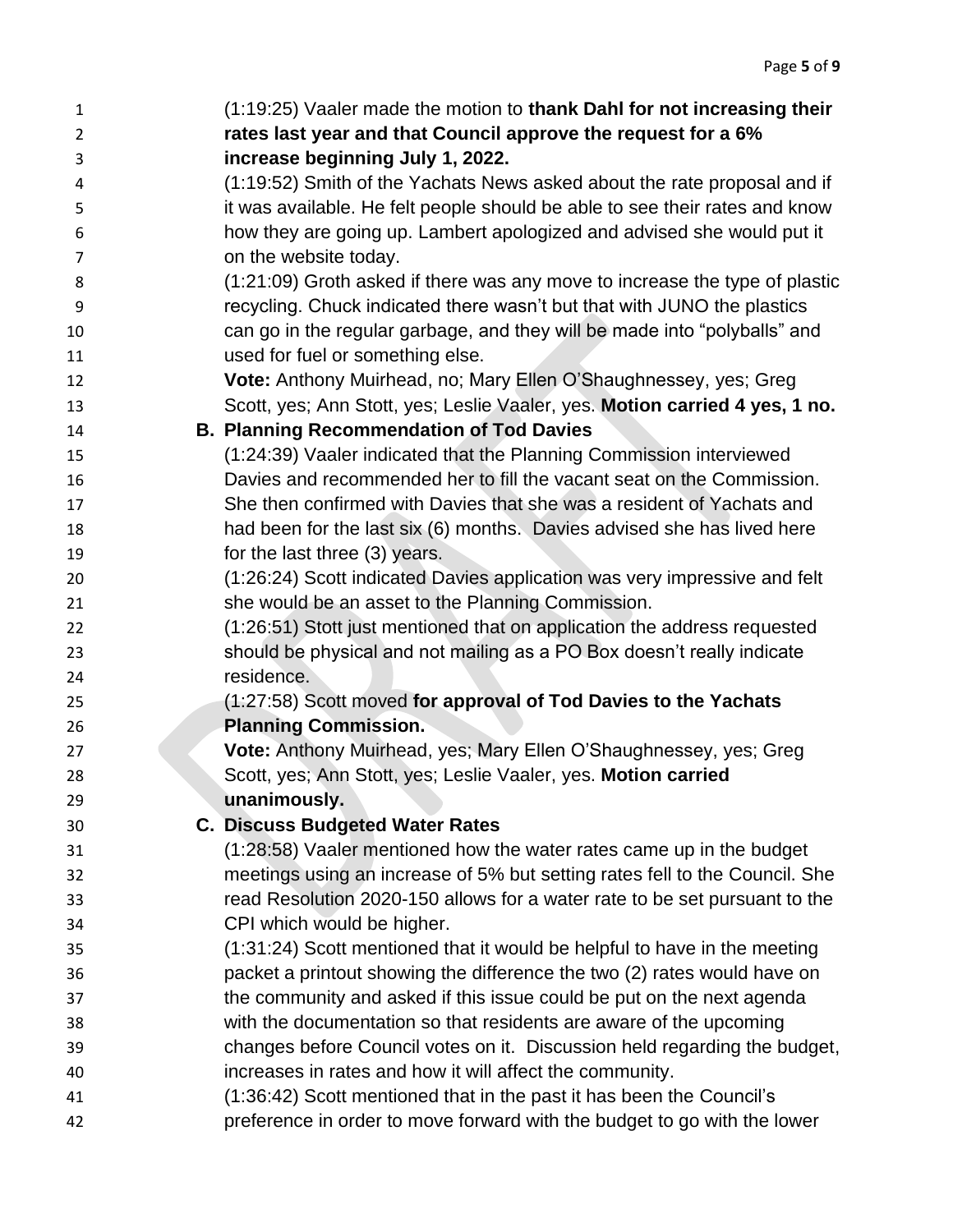- increases. He did feel 5% versus 7% was not a significant difference. He did feel it did need to be presented to the community, preferably in the newsletter stressing that the highest priority for Council is water sustainability and not increasing rates will not help achieve that goal. (1:38:26) Stott summarized saying there are options: (1) do nothing; (2) increase 5% pursuant to what the budget committee used; and (3) increase 7% based on consumer price index for the preceding calendar year. She felt if the Council wanted to go with the 5% the vote could be taken now but if Council wanted a higher increase, documentation was needed for comparison. Discussion continued on how to proceed. It was decided Lambert would provide a comparison of the 5% versus 7% rate 12 for the June  $15<sup>th</sup>$  meeting. **D. Follow-up on Work Session** (1:45:16) Lambert recommended that an advisory committee be created between two (2) Parks and Commons Commissioners, two (2) Councilors and herself. She also recommended that there be a pause in the Parks and Commons Commission's stewardship of the Little Log Church Museum until the City has established a Facilities Manager or CIP Manager. The advisory committee would work to find the best opportunities for people to volunteer with the Commons and the Little Log Church Museum. (1:46:53) Scott moved to memorialize Lambert's recommendation: **that an advisory group be created between two (2) Parks and Commons Commissioners, two (2) Councilors and herself. She also recommended that there be a pause in the Parks and Commons**
- **Commission's stewardship of the Little Log Church Museum and the Commons until the City has an established Facilities Manager.**
- (1:47:06) Discussion was held and it was clarified that Parks and Commons would strictly be dealing with parks and trails, which are the projects they are currently working on. Scott asked Lambert to restate her recommendation so there is clarity for the motion.
- (1:52:17) Lambert stated: **recommending that Parks and Commons Commission pause in their stewardship of the Little Log Church Museum and the Commons.**
- (1:53:21) O'Shaughnessey asked for clarification of this pause and the request from the Little Log Church Museum to be removed from the authority of the Parks and Commons Commission. Discussion held. **Vote:** Anthony Muirhead, yes; Mary Ellen O'Shaughnessey, yes; Greg Scott, yes; Ann Stott, yes; Leslie Vaaler, yes. **Motion carried unanimously.**
-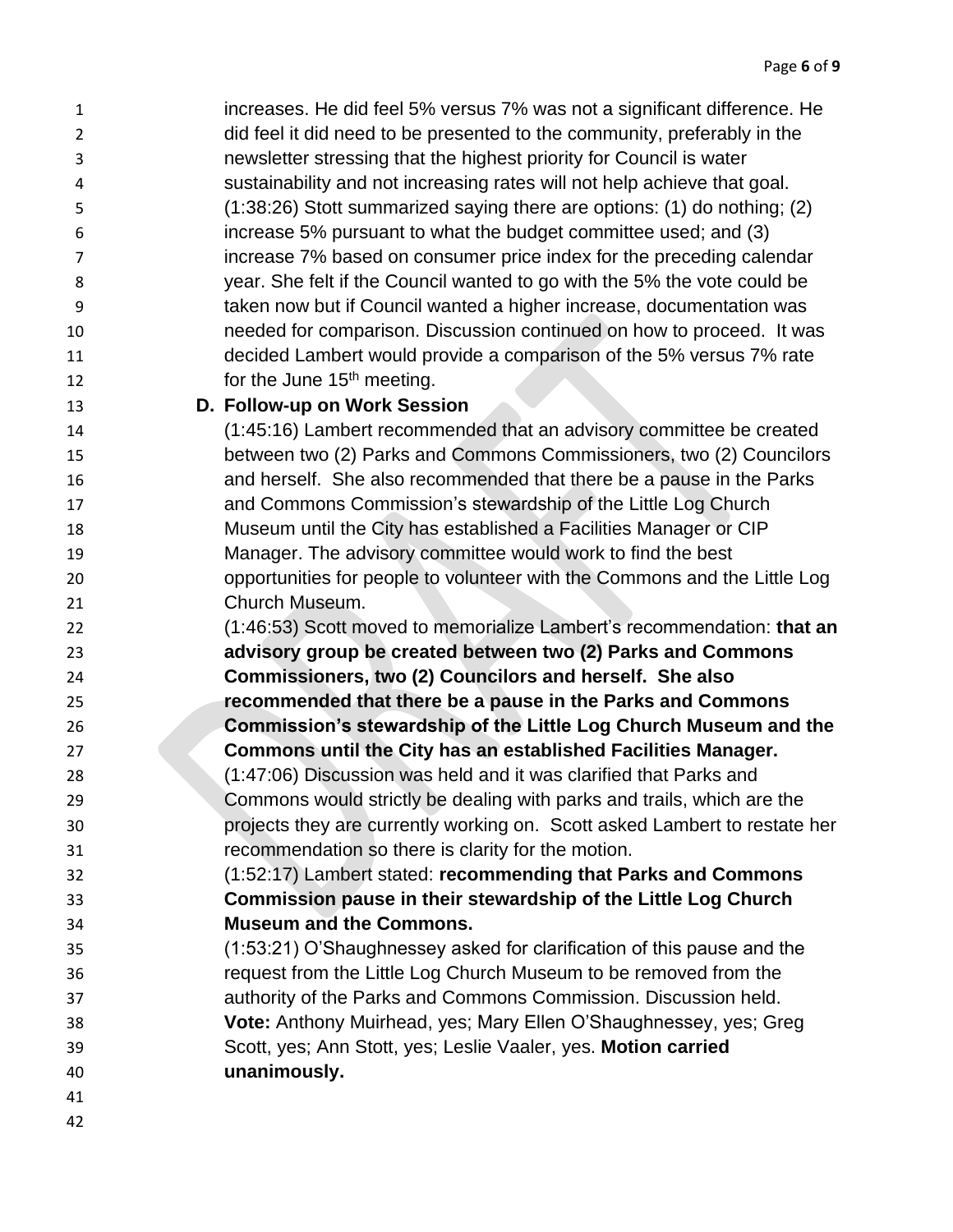| $\mathbf{1}$   | IV. | <b>OLD BUSINESS</b>                                                          |
|----------------|-----|------------------------------------------------------------------------------|
| $\overline{2}$ |     | A. Discussion Regarding Push for Legislative Changes in Transient            |
| 3              |     | <b>Rental Tax Use</b>                                                        |
| 4              |     | (1:57:50) Vaaler referred to the last meeting of Council discussing          |
| 5              |     | legislative changes in the Transient Rental Tax Use, and it was decided to   |
| 6              |     | move the discussion to this meeting so that a better understanding of the    |
| 7              |     | changes could be had.                                                        |
| 8              |     | (1:58:56) Lambert advised a response is being worked on and they are         |
| 9              |     | working on understanding the charge of the taxes.                            |
| 10             |     | (1:59:24) Lauritzen advised he reviewed the letter several more times and    |
| 11             |     | he is currently responding to a public information request via a law firm    |
| 12             |     | representing the lodging industry and doing an analysis of lodging taxes,    |
| 13             |     | how we use them, how we have used them. He is not concerned at this          |
| 14             |     | point. Lauritzen went on to explain the use of the tax revenue by the City.  |
| 15             |     | Discussion was held.                                                         |
| 16             |     | (2:06:12) Stott made the motion to support Newport in their request for      |
| 17             |     | how the transient lodging tax is used and that the City Manager and          |
| 18             |     | Mayor draft a letter to the League of Oregon Cities and the Finance          |
| 19             |     | and Taxation Policy Committee stating our support.                           |
| 20             |     | (2:06:38) Muirhead asked what the percentage of the general fund that is     |
| 21             |     | provided by the transient rental tax.                                        |
| 22             |     | (2:06:53) Lauritzen advised he could provide that information.               |
| 23             |     | (2:07:05) Vaaler referred to the letter from Newport indicating it was from  |
| 24             |     | the mayor and the City Manager and suggested that this motion be             |
| 25             |     | amended to have both the Mayor and City Manager draft the letter.            |
| 26             |     | (2:07:44) Scott voiced a concern that once the funds accumulated over        |
| 27             |     | the last couple of years of not doing anything are used, before reallocation |
| 28             |     | of funds are made, will the City be able to sustain our resources and that   |
| 29             |     | there is a clear understanding of the impact down the road.                  |
| 30             |     | (2:09:25) Further discussion on the request of the City of Newport, the use  |
| 31             |     | of restricted funds and the general fund.                                    |
| 32             |     | (2:13:02) Scott asked if this was a time sensitive issue and if perhaps the  |
| 33             |     | discussion could be moved to another time. Stott withdrew her motion in      |
| 34             |     | support of Councilor Scott's recommendation.                                 |
| 35             |     | (2:14:06) Lauritzen provided a response to Muirhead's question indicating    |
| 36             |     | the percentage is 67% of the General Operating Fund, which is two-thirds.    |
| 37             |     | (2:14:56) Smith of the Yachats News asked for clarification of the motion    |
| 38             |     | regarding the advisory group.                                                |
| 39             |     | <b>B. Greg's Schedule</b>                                                    |
| 40             |     | (2:15:31) Vaaler reminded the Council that Scott is going to be away for     |
| 41             |     | several meetings the last meeting of July and the two (2) meetings in        |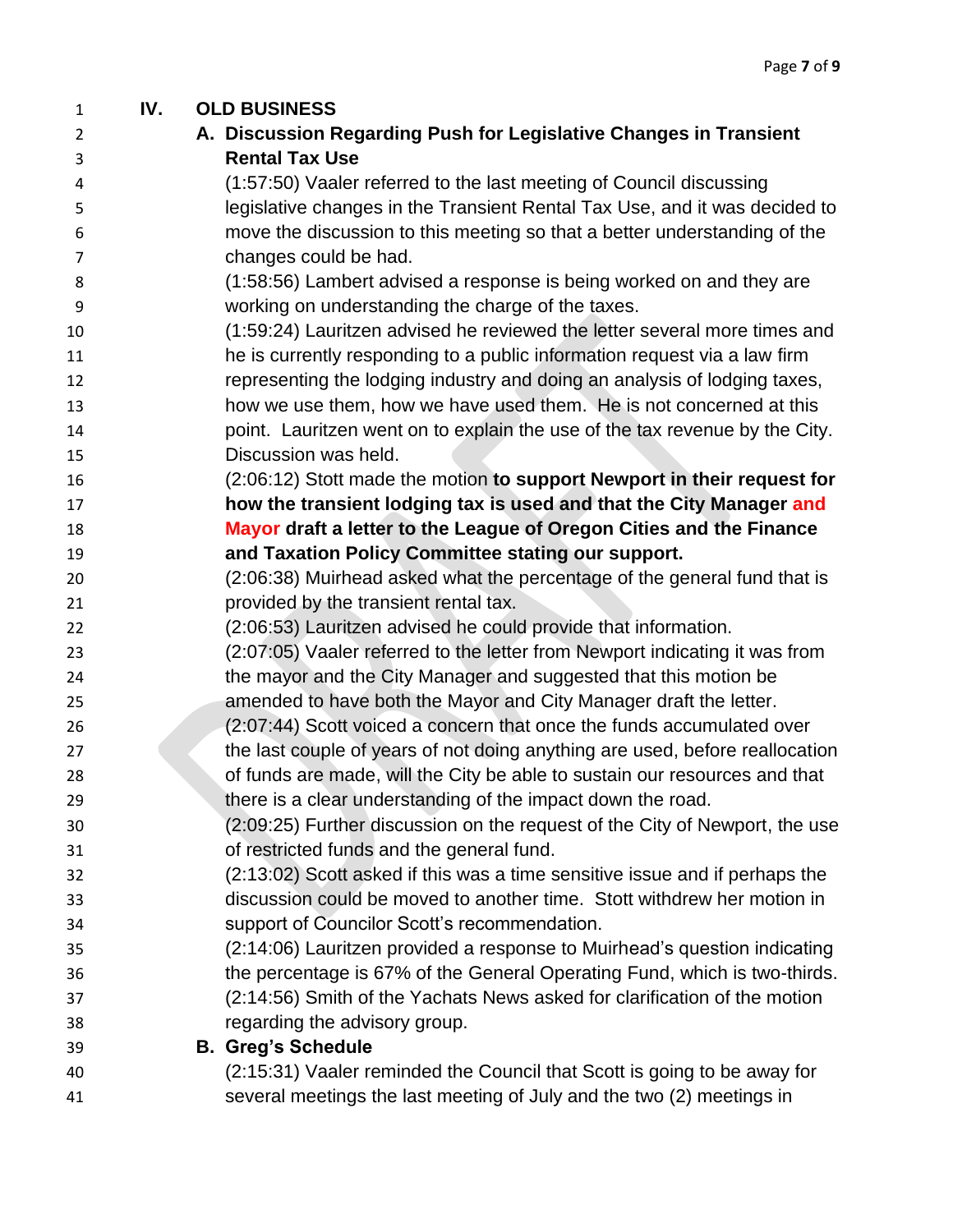| $\mathbf{1}$   |     | August. She further stated the Charter allows Council to appoint a                  |
|----------------|-----|-------------------------------------------------------------------------------------|
| $\overline{2}$ |     | councilor pro-tem.                                                                  |
| 3              |     | (2:17:32) Stott felt that since Scott wasn't missing as many meetings as            |
| 4              |     | first thought, there shouldn't be a need for a councilor pro-tem. Vaaler did        |
| 5              |     | ask the Council if any other councilors would be unavailable any of those           |
| 6              |     | three (3) meetings. The remainder of Council advised they would be                  |
| 7              |     | available bearing any foreseen circumstances.                                       |
| 8              |     | C. Review Updated City Manager Evaluation Form and Dates for                        |
| 9              |     | <b>Process</b>                                                                      |
| 10             |     | (2:18:41) Vaaler indicated Lambert recently advised her (Vaaler) and Stott          |
| 11             |     | that the human resources part of her job was not adequately reflected in            |
| 12             |     | the evaluation form, so some additional items were included. The forms              |
| 13             |     | are to be completed and returned to Vaaler by Friday, June 3rd.                     |
| 14             |     | Discussion on when to meet to review all the evaluations. The morning of            |
| 15             |     | Tuesday, June 7 <sup>th</sup> at 10 am in person at the Commons meeting room was    |
| 16             |     | agreed upon.                                                                        |
| 17             | V.  | <b>REPORTS</b>                                                                      |
| 18             |     | A. City Manager                                                                     |
| 19             |     | (2:23:49) Vaaler indicated the lengthy report from the City Manager in the          |
| 20             |     | packet and asked if there was anything Lambert wanted to add or if there            |
| 21             |     | were any questions from council.                                                    |
| 22             |     | (2:24:07) Stott indicated that others would be interested in this report and        |
| 23             |     | asked if a link could be added to the web site to access it. Lambert                |
| 24             |     | indicated she would do that.                                                        |
| 25             |     | (2:24:44) Vaaler asked about barrels being repurposed as garbage                    |
| 26             |     | collection bins around the Commons.                                                 |
| 27             |     | (2:25:06) Lambert advised the City had purchased some very expensive                |
| 28             |     | garbage receptacles and they fill very quickly, especially over the                 |
| 29             |     | weekend. She mentioned how Buckwald of Public Works saw the blue                    |
| 30             |     | chemical barrels being used in Florence by getting an appropriate lid and           |
| 31             |     | having children paint them to use in the parks. He advised there were lots          |
| 32             |     | of these barrels at Public Works and asked if the same thing could be               |
| 33             |     | done here.                                                                          |
| 34             |     | (2:26:52) Vaaler then asked questioned where the Town Hall for the                  |
| 35             |     | Emergency Preparedness Fair was being held. Lambert said she would                  |
| 36             |     | verify the location.                                                                |
| 37             | VI. | <b>OTHER BUSINESS</b>                                                               |
| 38             |     | A. From Mayor                                                                       |
| 39             |     | <b>B. From Council</b>                                                              |
| 40             |     | $(2:27:55)$ Scott advised he read the minutes from the May 18 <sup>th</sup> Council |
| 41             |     | meeting and noted there was considerable discussion about a community               |
| 42             |     | survey. He indicated work on this topic has been in process for the past            |